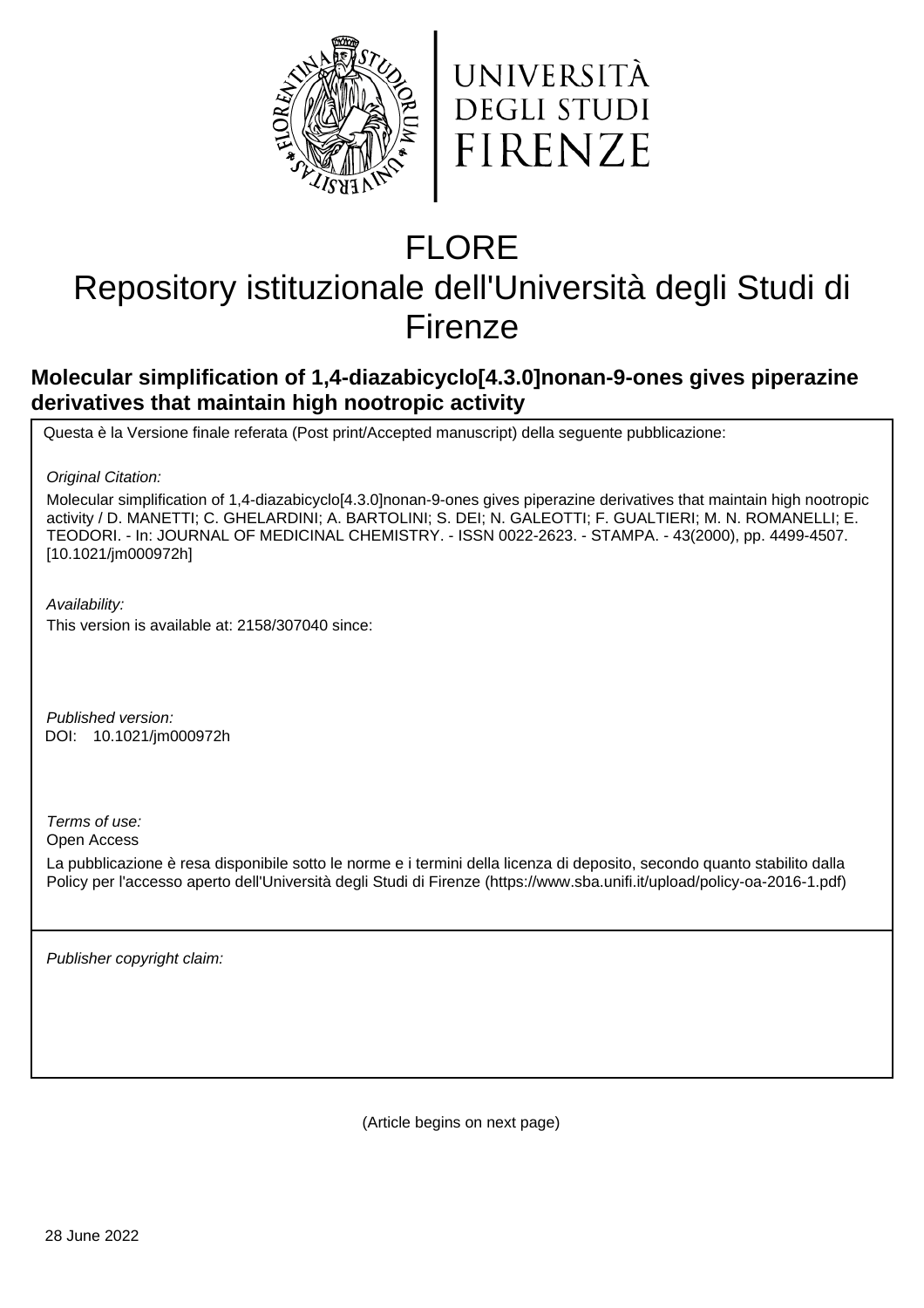### **Molecular Simplification of 1,4-Diazabicyclo[4.3.0]nonan-9-ones Gives Piperazine Derivatives That Maintain High Nootropic Activity**

Dina Manetti,⊥ Carla Ghelardini,# Alessandro Bartolini,# Silvia Dei,⊥ Nicoletta Galeotti,# Fulvio Gualtieri,\*<sup>,⊥</sup> Maria Novella Romanelli,<sup>⊥</sup> and Elisabetta Teodori<sup>⊥</sup>

*Dipartimento di Scienze Farmaceutiche, Universita*` *di Firenze, Via G. Capponi 9, I-50121 Firenze, Italy, and Dipartimento di Farmacologia Preclinica e Clinica, Universita*` *di Firenze, Viale Pieraccini 6, I-50139 Firenze, Italy*

*Received April 26, 2000*

Several 4-substituted 1-acylpiperazines, obtained by molecular simplification of 4-substituted 1,4-diazabicyclo[4.3.0]nonan-9-ones, have been synthesized and tested in vivo on the mouse passive avoidance test, to evaluate their nootropic activity. The results show that, apparently, an *N*-acylpiperazine group can mimic the 2-pyrrolidinone ring of 1,4-diazabicyclo<sup>[4.3.0]</sup>nonan-9-one, as the compounds of the new series maintain high nootropic activity. Moreover molecular simplification produces more clear-cut structure-activity relationships with respect to the parent series. The mechanism of action also appears to be similar in the two series. In fact, although the molecular mechanism remains to be elucidated, the most potent compound of each class (DM232 and **13**, DM235) is able to increase acetylcholine release in rat brain. Piperazine derivatives represent a new class of nootropic drugs with an in vivo pharmacological profile very similar to that of piracetam, showing much higher potency with respect to the reference compound. Among the compounds studied, **13** (DM235) shows outstanding potency, being active at a dose of  $0.001$  mg kg<sup>-1</sup> sc.

#### **Introduction**

Piracetam-like nootropic compounds, $1$  through some as yet unidentified mechanism(s) of action,<sup>2,3</sup> act by increasing neuronal sensitivity toward stimulation. The members of this class present very low toxicity and lack the serious side effects associated with analeptics or psychostimulants, and a few have reached therapeutic use, now being on the market as nootropics. This makes them quite safe<sup>4</sup> for the treatment of age-related neurodegenerative pathologies, like mild to moderate Alzheimer's and Parkinson's diseases.<sup>5,6</sup>

In a preceding paper<sup>7</sup> we described a series of  $1,4$ diazabicyclo[4.3.0]nonan-9-ones that were extremely potent nootropic drugs in the mouse passive avoidance test. The most potent of the series, identified as DM232 (Chart 1), was able to prevent amnesia at doses as low as 0.001 mg  $kg^{-1}$  sc, being several thousand times more potent than the reference compound piracetam, which, in the same test, showed a minimum active dose of 30 mg  $kg^{-1}$  ip, being totally inactive at a dose of 10 mg  $kg<sup>-1</sup>$  ip. In the structure of this new class of nootropics, condensed with a piperazine cycle, a 2-oxopyrrolidine ring is present, which is the constant feature of most nootropic compounds.

During the research we became aware of the nootropic action of two compounds: *N*-(4-acetyl-1-piperazinyl)-*p*fluorobenzamide (FK 960)8 and *N*-(4-acetyl-1-piperazinyl)-*p*-fluorobenzensulfonamide (FR 121196)9 somehow related to our compounds (Chart 1). Their structure and activity prompted us to synthesize the simple





piperazinyl derivatives of general structure reported in Chart 1, which can be considered open analogues of 1,4 diazabicyclo[4.3.0]nonan-9-ones.

#### **Chemistry**

Compounds **<sup>9</sup>**-**<sup>30</sup>** were obtained according to Scheme 1, by treatment of the commercially available *N*-benzylpiperazine with the appropriate acyl chloride, reduction with  $H_2$ /Pd/C, and coupling of the base with the proper acyl and sulfonyl chloride, or by treatment of the commercially available *N*-acetylpiperazine with the same reagents. For the sake of clearness, since nomenclature rules may in this case introduce some confusion, we have numbered the critical positions of the ring throughout all figures. Among the compounds of this series (reported in Table 1), compound **10** is mentioned

<sup>\*</sup> To whom correspondence should be addressed. Tel: 0039-055- 2757295. Fax: 0039-055-240776. E-mail: fulvio@farmfi.scifarm.unifi.it.

<sup>⊥</sup> Dipartimento di Scienze Farmaceutiche.

<sup>#</sup> Dipartimento di Farmacologia Preclinica e Clinica.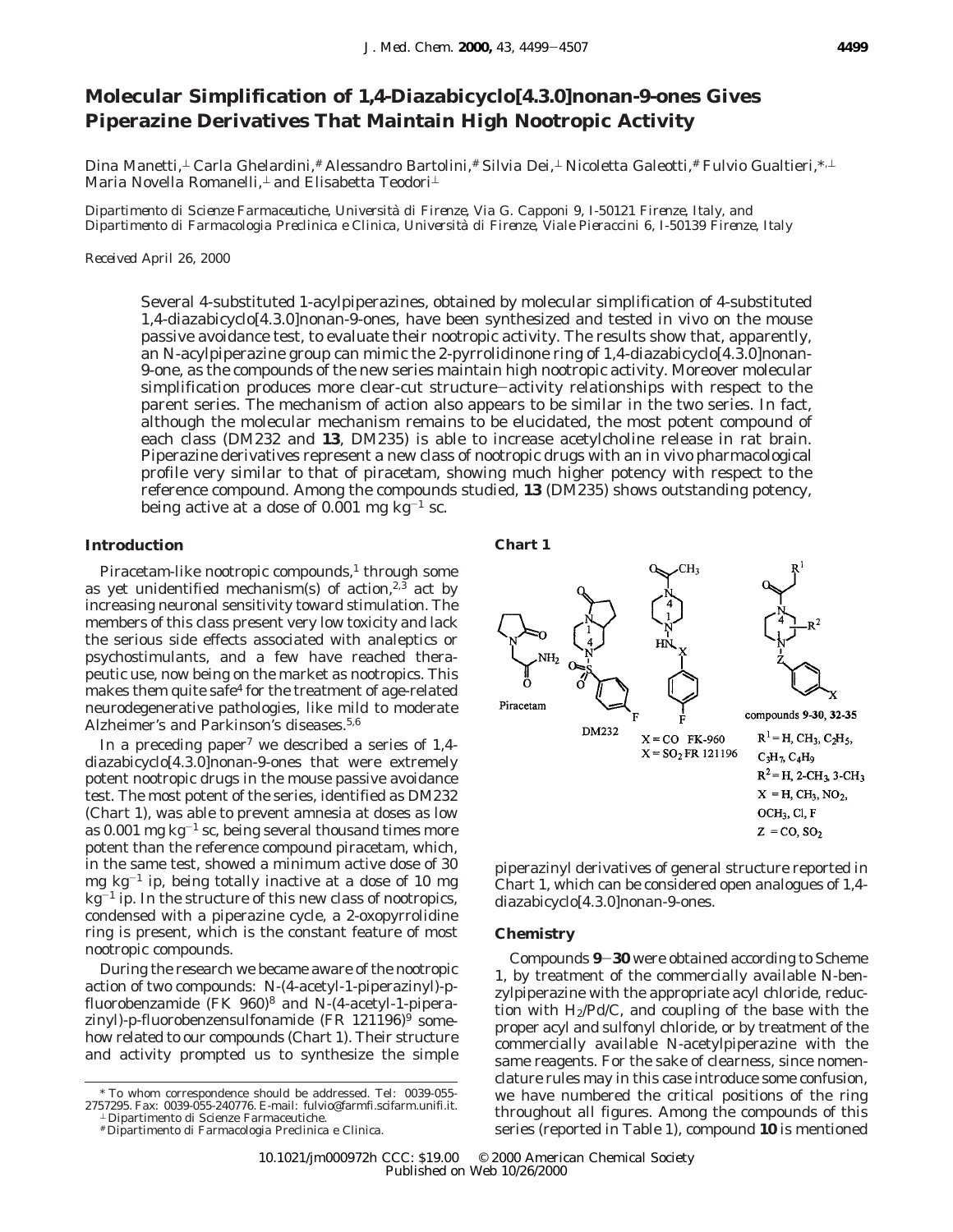**Scheme 1***<sup>a</sup>*



*a* (a) Acyl chloride; (b) H<sub>2</sub>, Pd/C; (c) benzoyl or benzenesufonyl chloride; (d)  $C_3H_7Br$ ; (e) 4-fluorobenzenesulfonyl chloride.

**Scheme 2***<sup>a</sup>*



*<sup>a</sup>* (a) Benzoyl chloride or *p*-fluorobenzenesulfonyl chloride; (b) acetyl chloride or propionyl chloride; (c) benzyl chloride; (d)  $H_2$ , Pd/C; (e) propionic anhydride; (f) ammonium formate/Pd/C.

as a reaction intermediate in a patent of 1993.10 Compound 31 was obtained from *N*-propylpiperazine,<sup>11</sup> obtained by us as reported in Scheme 1, by reaction with *p*-fluorobenzenesulfonyl chloride.

Compounds **32** and **33** were obtained according to Scheme 2. Commercially available 2-methylpiperazine was treated with benzoyl or *p*-fluorobenzenesulfonyl chloride to give **36** and **37**, respectively. Performing a similar reaction, Bolòs and co-workers<sup>12</sup> had previously shown that the substituents enter on the distal nitrogen with respect to the methyl. Compounds **36** and **37** were then treated, respectively, with propionyl or acetyl chloride to give the expected products **32** and **33**. Simple

inversion of the sequence of reactions gave the isomeric 2-methyl derivatives **34** and **35** via the intermediates **38** and **39**.

However, the final compounds obtained in this way showed complex NMR spectra that, among other reasons, could be due to an incomplete regioselectivity of the first step of the reaction sequence. For this reason, compounds **32**, **34**, and **35** were synthesized also through an independent pathway from the already described<sup>13</sup> 1-benzyl-3-methylpiperazine, as shown in Scheme 2. The compounds obtained from these two pathways were identical, thus proving that the complexity of NMR spectra was not due to the presence of isomers. In the case of compound **33** it was not necessary to spend time in a new synthesis, since TLC chromatography showed that the compound is pure and different from its isomer **35**.

As mentioned above, the spectra of the final compounds are complex (see the Experimental Section). For instance, compound **33** shows two doublets for the 3-methyl, respectively, at  $\delta = 1.28$  and 1.39, while compound **35** shows two doublets for the 2-methyl ( $\delta$  = 0.97 and 1.05, respectively) and two singlets for the methyls of the *N*-acetyl group ( $\delta$  = 2.04 and 2.09, respectively). The reasons for this complexity of the NMR spectra of the final compounds are very likely due to conformational problems, but we did not investigate this any further.

The chemical and physical properties of compounds **<sup>9</sup>**-**<sup>30</sup>** and **<sup>32</sup>**-**<sup>35</sup>** are reported in Table 1.

#### **Pharmacology**

Since the mechanism of action of piracetam-like cognition enhancers is still under investigation, the search for new drugs in this class generally relies on behavioral tests. Among them, the reversal of scopolamine-induced amnesia in passive avoidance test has been widely used. Therefore, our compounds were tested as cognition enhancers in the mouse passive avoidance test of Jarvik and Kopp, slightly modified by us (see the Experimental Section).<sup>14</sup> In short, mice receive punishment when entering a dark room in the training session and remember it in the following day's session, unless their memory is impaired by the amnesic drug. The parameter measured is the entry latency time (expressed in seconds) occurring between the time the mouse is placed in the light and the time it enters the dark room. On the first day there is the training session, while on the second day the mice are placed again in the light and the new latency time is measured on animals treated or untreated with the nootropic drug. Investigated drugs were injected, in a 1:10 dilution sequence, 20 min before the training session. Different amnesic drugs were used: scopolamine, diphenhydramine, and baclofen were injected immediately after the termination of the training session, while clonidine was injected 60 min before. Piracetam was used as the reference drug. Comparison of the latency times of saline-treated animals with those of mice that received both the amnesing drug and the investigated drug gives a measure of the cognition activity of the compounds tested.

All compounds elicited their antiamnesic effect without changing either gross behavior or motor coordina-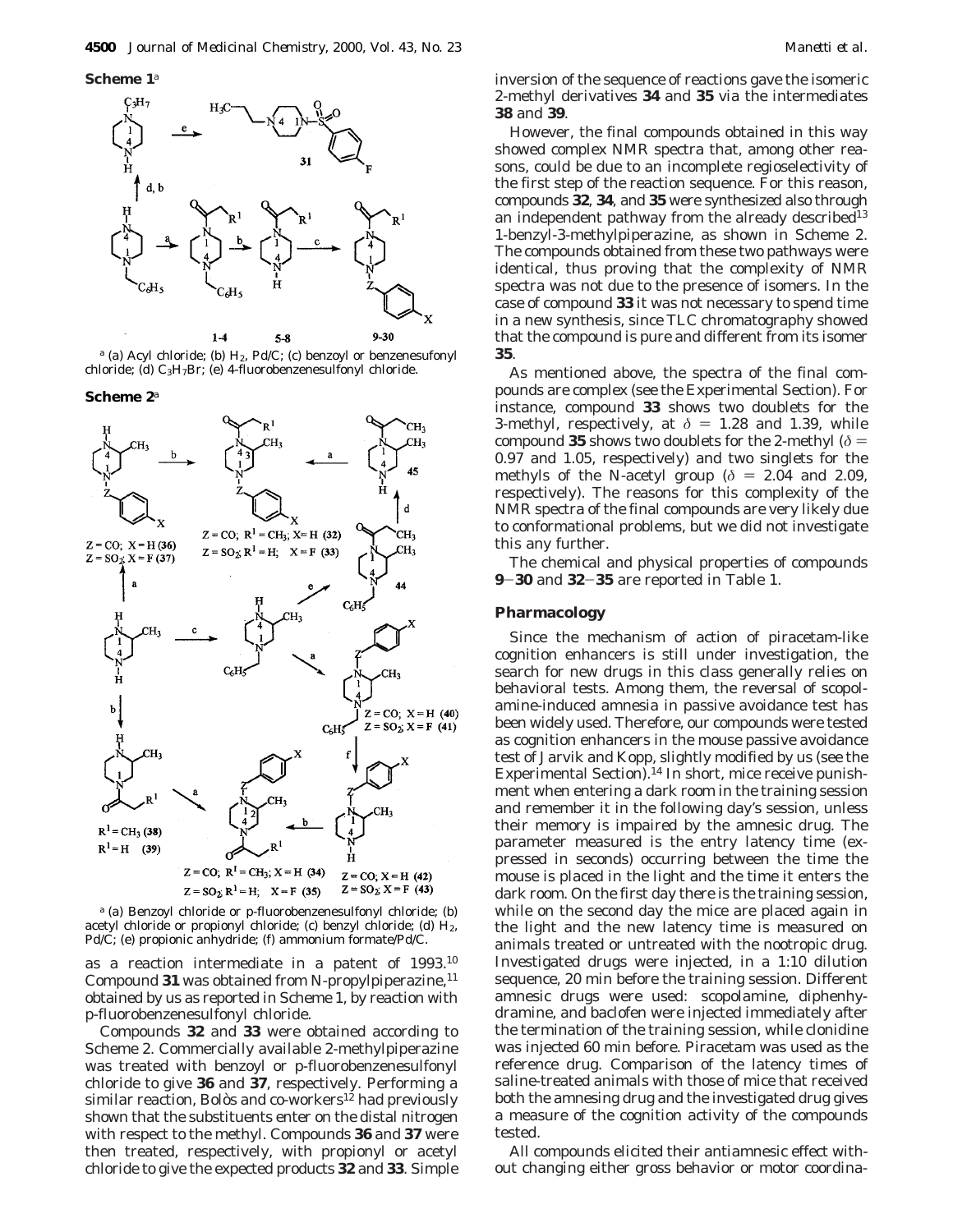**Table 1.** Chemical and Physical Characteristics of Compounds **<sup>9</sup>**-**<sup>30</sup>** and **<sup>32</sup>**-**<sup>35</sup>**



| no. | $\mathbb{R}^1$  | $\mathbb{R}^2$       | $\mathbb{R}^3$                       | elut<br>solv <sup>a</sup> | mp<br>$({}^{\circ}C)^b$ | analysis $c$               |
|-----|-----------------|----------------------|--------------------------------------|---------------------------|-------------------------|----------------------------|
| 9   | H               | н                    | $COC_6H_5$                           | B                         | $94 - 95$               | $C_{13}H_{16}N_2O_2$       |
| 10  | H               | Н                    |                                      | D                         | $50 - 52$               | $C_{13}H_{15}FN_2O_2^d$    |
| 11  | н               | н                    | $SO_2C_6H_5$                         | F                         | $150 - 151$             | $C_{12}H_{16}N_2O_3S$      |
| 12  | H               | Н                    | $SO_2C_6H_4$ -p-F                    | D                         | $100 - 102$             | $C_{12}H_{15}FN_2O_3S$     |
| 13  | CH <sub>3</sub> | н                    | COC <sub>6</sub> H <sub>5</sub>      | B                         | $57 - 58$               | $C_{14}H_{18}N_2O_2$       |
| 14  | CH <sub>3</sub> | Н                    | $COC_6H_4-p-CH_3$                    | I                         | $75 - 77$               | $C_{15}H_{20}N_2O_2$       |
| 15  | CH <sub>3</sub> | Н                    | $COC_6H_4-p-OCH_3$                   | I                         | $82 - 84$               | $C_{15}H_{20}N_2O_3$       |
| 16  | CH <sub>3</sub> | Н                    | $COC_6H_4-p-Cl$                      | I                         | $69 - 70$               | $C_{14}H_{17}C1N_2O_2$     |
| 17  | CH <sub>3</sub> | Н                    | $COC_6H_4-p-F$                       | D                         | $90 - 91$               | $C_{14}H_{17}FN_{2}O_{2}$  |
| 18  | CH <sub>3</sub> | Н                    | $COC_6H_4-p-NO_2$                    | I                         | 117–119                 | $C_{14}H_{17}N_3O_4$       |
| 19  | CH <sub>3</sub> | Н                    | $SO_2C_6H_5$                         | G                         | $110 - 112$             | $C_{13}H_{18}N_2O_3S$      |
| 20  | CH <sub>3</sub> | H                    | $SO_2C_6H_4$ -p-CH <sub>3</sub>      | F                         | $94 - 95$               | $C_{14}H_{20}N_2O_3S$      |
| 21  | CH <sub>3</sub> | Н                    | $SO_2C_6H_4$ - $p$ -OCH <sub>3</sub> | H                         | $118 - 120$             | $C_{14}H_{20}N_2O_4S$      |
| 22  | CH <sub>3</sub> | H                    | $SO_2C_6H_4$ -p-Cl                   | H                         | $98 - 99$               | $C_{13}H_{17}CIN_2O_3S$    |
| 23  | CH <sub>3</sub> | Н                    | $SO_2C_6H_4$ -p-F                    | D                         | $79 - 80$               | $C_{13}H_{17}FN_{2}O_{3}S$ |
| 24  | CH <sub>3</sub> | H                    | $SO_2C_6H_4$ - $p$ -NO <sub>2</sub>  | H                         | $163 - 164$             | $C_{13}H_{17}N_3O_5S$      |
| 25  | $C_2H_5$        | Н                    | COC <sub>6</sub> H <sub>5</sub>      | C                         | $38 - 40$               | $C_{15}H_{20}N_{2}O_{2}$   |
| 26  | $C_2H_5$        | Н                    | $COC_6H_4-p-F$                       | B                         | $56 - 57$               | $C_{15}H_{19}FN_{2}O_{2}$  |
| 27  | $C_2H_5$        | Н                    | $SO_2C_6H_5$                         | $\mathcal{C}$             | $71 - 73$               | $C_{14}H_{20}N_2O_3S$      |
| 28  | $C_2H_5$        | н                    | $SO_2C_6H_4$ -p-F                    | F                         | $122 - 123$             | $C_{14}H_{19}FN_{2}O_3S$   |
| 29  | $C_3H_7$        | Н                    | $SO_2C_6H_4$ -p-F                    | B                         | $120 - 121$             | $C_{15}H_{21}FN_{2}O_{3}S$ |
| 30  | $C_4H_9$        | Н                    | $SO_2C_6H_4$ -p-F                    | F                         | $133 - 134$             | $C_{16}H_{23}FN_{2}O_{3}S$ |
| 32  | CH <sub>3</sub> | $3$ -CH <sub>3</sub> | $COC_6H_5$                           | H                         | e                       | $C_{15}H_{20}N_2O_2$       |
| 33  | Н               | $3$ -CH <sub>3</sub> | $SO_2C_6H_4$ -p-F                    | H                         | $98 - 100$              | $C_{13}H_{17}FN_{2}O_{3}S$ |
| 34  | $CH_3$          | $2$ -CH <sub>3</sub> | $COC_6H_5$                           | E                         | e                       | $C_{15}H_{20}N_2O_2$       |
| 35  | н               | $2$ -CH <sub>3</sub> | $SO_2C_6H_4$ -p-F                    | E                         | $86 - 88$               | $C_{13}H_{17}FN_2O_3S$     |

<sup>*a*</sup> Eluting system for column chromatography:  $A = CHCl_3/$ <br>MeOH, 90:10;  $B = CHCl_3/$ MeOH, 97:3;  $C = CHCl_3/$ absolute EtOH/ MeOH, 90:10; B = CHCl3/MeOH, 97:3; C = CHCl3/absolute EtOH/<br>petroleum\_ether/NH.OH\_360:65:60:8:\_D\_=\_cyclobexane/etbyl petroleum ether/NH4OH, 360:65:60:8; D = cyclohexane/ethyl<br>acetate 50:50: E = CHCl2/MeOH 95:5: E = CHCl2/MeOH/hexane acetate, 50:50; E = CHCl<sub>3</sub>/MeOH, 95:5; F = CHCl<sub>3</sub>/MeOH/hexane,<br>65:5:30; G = CH<sub>2</sub>Cl<sub>2</sub>/MeOH, 98:2; H = CH<sub>2</sub>Cl<sub>2</sub>/MeOH, 95:5. b After 65:5:30; G ) CH2Cl2/MeOH, 98:2; H ) CH2Cl2/MeOH, 95:5. *<sup>b</sup>* After crystallization from petroleum ether. *<sup>c</sup>* 1H NMR and IR spectra are in accord with the proposed structures. *<sup>d</sup>* See ref 10. *<sup>e</sup>* Lowmelting solid.

tion, as revealed by the rota-rod test (data not shown). None of the drugs, at the active doses, increased the number of falls from the rotating rod in comparison with saline-treated mice. The number of falls in the rota-rod test progressively decreased, since mice learned how to balance on the rotating rod. The spontaneous motility and inspection activity of mice were unmodified by the administration of the compounds studied as revealed by the hole-board test in comparison with saline-treated mice (data not shown).

The most potent compound of the series (**13**, DM235) was also tested in a social learning paradigm in which adults rats with unimpaired memory were used.15

Compound **13** and its previously described cyclic analogue DM2327 have been tested by microdialysis studies on rat cerebral cortex to evaluate their ability to facilitate acetylcholine release, in accordance with the method of Giovannini et al.<sup>16</sup> The antinociceptive activity of the same compounds has been evaluated on the mouse hot-plate test according to O'Callaghan.17

#### **Results**

The results obtained by screening the compounds studied on scopolamine-induced amnesia are reported in Table 2. The minimal effective dose (MED) for each compound is reported, compared with that of the reference compound, piracetam. Most of the compounds

**Table 2.** Nootropic Effect of Piperazine Derivatives **1** and **<sup>9</sup>**-**<sup>35</sup>** on Mouse Passive Avoidance Test, Using Scopolamine as Amnesic Drug

|                    |                  | entry latency (s) |                        |       |
|--------------------|------------------|-------------------|------------------------|-------|
| $\frac{d}{d}$      | <b>MED</b>       |                   |                        |       |
| (no. of animals)   | (mg/kg, sc)      | 1st day           | 2nd day                | Δ     |
| saline (13)        |                  | $15.0 \pm 5.9$    | $95.6 \pm 8.8$         | 80.6  |
| vehicle (10) $^b$  |                  | $20.3 \pm 5.3$    | $108.5 \pm 10.5$       | 88.2  |
| vehicle $(10)^c$   |                  | $15.7 \pm 3.3$    | $101.4 \pm 9.6$        | 85.7  |
| scopolamine (6)    | 1.5 <sup>d</sup> | $16.6 \pm 4.7$    | $44.5 \pm 8.3^{\circ}$ | 27.9  |
| 1(10)              | 10               | $12.8 \pm 4.1$    | $93.9 \pm 8.7*$        | 81.1  |
| 9(12)              | 10 <sup>e</sup>  | $11.3 \pm 5.3$    | $119.0 \pm 11.2*$      | 107.7 |
| 10(12)             | 10               | $17.5 \pm 6.1$    | $91.1 \pm 9.5 \wedge$  | 72.6  |
| 11 $(6)$           | 0.01             | $17.5 \pm 5.3$    | $104.0 \pm 14.5*$      | 86.5  |
| 12(10)             | 0.01             | $19.8 \pm 4.1$    | $89.0 \pm 18.3 \wedge$ | 69.2  |
| 13(31)             | 0.001            | $20.5 \pm 3.4$    | $91.5 \pm 8.0^*$       | 71.0  |
| 14(10)             | >1 <sup>e</sup>  |                   |                        |       |
| 15(10)             | 10               | $17.6 \pm 3.5$    | $96.1 \pm 13.5^*$      | 78.5  |
| 16(10)             | >1 <sup>e</sup>  |                   |                        |       |
| 17(25)             | 30               | $16.9 \pm 3.7$    | $77.1 \pm 12.1 \wedge$ | 60.2  |
| 18(10)             | 1.0              | $18.8 \pm 5.0$    | $104.3 \pm 9.3^*$      | 85.5  |
| 19 (10)            | 0.1              | $19.0 \pm 4.0$    | $132.0 \pm 11.1*$      | 113.0 |
| 20(10)             | 10               | $16.6 \pm 3.9$    | $88.6 \pm 8.5 \wedge$  | 72.0  |
| 21 (10)            | >1 <sup>e</sup>  |                   |                        |       |
| 22 (10)            | > 0.1e           |                   |                        |       |
| 23 (34)            | 0.01             | $15.9 \pm 3.2$    | $90.6 \pm 8.2^*$       | 74.7  |
| 24 (28)            | > 0.1e           |                   |                        |       |
| 25 (8)             | 1.0              | $13.8 \pm 3.7$    | $103.6 \pm 10.5^*$     | 89.8  |
| 26 (9)             | 10               | $19.8 \pm 3.2$    | $112.0 \pm 8.7*$       | 92.2  |
| 27(10)             | 1.0              | $15.0 \pm 3.6$    | $85.4 \pm 7.2 \wedge$  | 70.4  |
| 28 $(10)^b$        | >10 <sup>e</sup> |                   |                        |       |
| <b>29</b> $(15)^f$ | > 0.1e           |                   |                        |       |
| 30 (12)            | 1.0              | $16.6 \pm 3.6$    | $81.5 \pm 9.1 \wedge$  | 64.9  |
| 31 (10)            | 1.0              | $15.3 \pm 3.9$    | $96.7 \pm 9.9^*$       | 81.4  |
| 32 (10) $^c$       | >10 <sup>e</sup> |                   |                        |       |
| 33 (10)            | 1.0              | $12.5 \pm 3.9$    | $96.4 \pm 10.1*$       | 83.9  |
| 34 (23)            | 0.1              | $21.0 \pm 5.3$    | $81.2 \pm 9.6 \wedge$  | 60.2  |
| 35(13)             | 0.1              | $16.6 \pm 4.1$    | $99.2 \pm 8.5^{*}$     | 82.6  |
| scopolamine +      | 30 <sup>d</sup>  | $17.6 \pm 3.6$    | $108.8 \pm 10.4*$      | 91.2  |
| piracetam (34)     |                  |                   |                        |       |
|                    |                  |                   |                        |       |

*<sup>a</sup>* All compounds were dissolved in saline unless differently stated. <sup>*b*</sup> DMSO/H<sub>2</sub>O (1:3) used as vehicle when the compound was not soluble in saline. *<sup>c</sup>* DMSO/H2O (1:2) used as vehicle when the compound was not soluble in saline. *<sup>d</sup>* Dosed ip. *<sup>e</sup>* Dose limited by solubility problems. *<sup>f</sup>* Suspension. °*<sup>P</sup>* < 0.01 with respect to mice treated with saline;  $\land P \le 0.05$ ;  $*P \le 0.01$  with respect to mice treated with scopolamine.

synthesized are active in preventing amnesia. Among them, compound **13** is the most potent as it is able to prevent amnesia at doses as low as  $0.001$  mg kg<sup>-1</sup> sc, being some thousand times more potent than the reference compound piracetam. This latter compound, in the same test, shows a minimum active dose of 30 mg  $kg^{-1}$  ip, being totally inactive at a dose of 10 mg  $kg<sup>-1</sup>$  ip. Several other compounds of the series are also active at MEDs below 1 mg  $kg^{-1}$  sc, showing that this series represents a new, very potent class of nootropic drugs. In addition to scopolamine (antimuscarinic), these compounds were also able to revert amnesia induced by diphenhydramine (antihistaminic), baclofen (GABA<sub>B</sub> agonist), and clonidine ( $\alpha_2$  agonist) with a potency pattern similar to that reported for scopolamine. The results regarding compound **13** and its previously reported cyclic analogue DM232 are reported in Table 3.

Compounds **11** and **13** are also active when given po (data not shown) although in this case the MED increases (from  $0.001$  to  $0.1$  mg  $kg^{-1}$  sc for **13**; from  $0.01$ to  $0.1$  mg  $kg^{-1}$  sc for 11). However it should be considered that for aniracetam, used as a reference, the MED po is 100 mg  $kg^{-1}$ .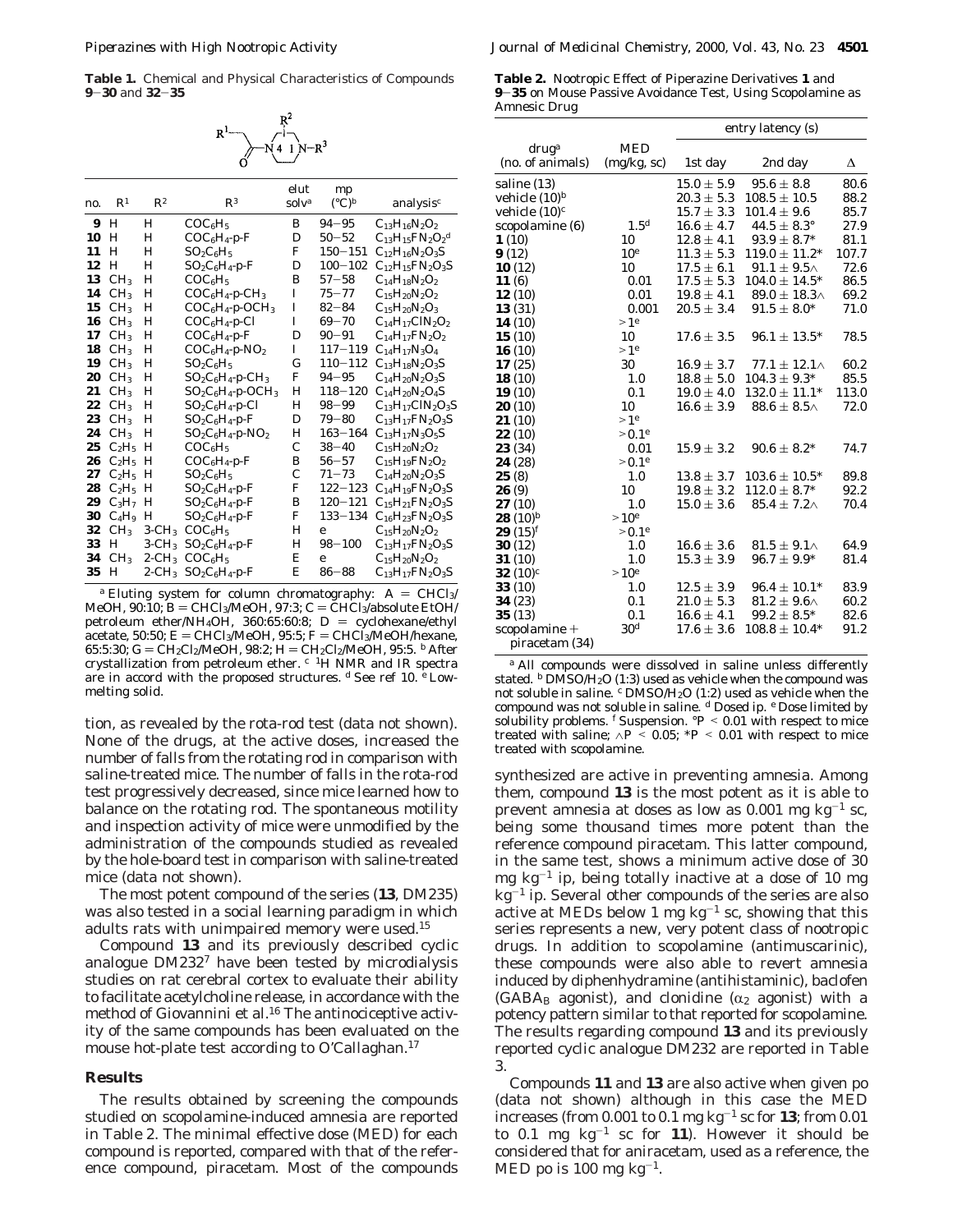**Table 3.** Effect of Compound **13** and DM232 on Amnesia Induced by Diphenhydramine (20 mg/kg ip), Baclofen (2 mg/kg ip), and Clonidine (0.125 mg/kg ip) in Mouse Passive Avoidance Test

| $\frac{d}{d}$             | dose        | entry latency (s) |                             |      |  |
|---------------------------|-------------|-------------------|-----------------------------|------|--|
| (no. of animals)          | (mg/kg, ip) | 1st day           | 2nd day                     | Л    |  |
| saline (19)               |             | $16.1 \pm 2.2$    | $89.3 \pm 10.4$             | 73.2 |  |
| $DM232 + saline(10)$      | 0.1         | $14.3 + 3.7$      | $94.5 + 11.0$               | 80.2 |  |
| $13 +$ saline (9)         | 0.1         | $17.2 \pm 3.4$    | $86.3 \pm 9.9$              | 69.1 |  |
| saline $+$ diphen-        |             | $15.7 + 2.9$      | $47.7 \pm 8.3^{\circ}$      | 32.0 |  |
| hydramine (26)            |             |                   |                             |      |  |
| $DM232 + diphen-$         | 0.1         | $15.6 + 2.8$      | $95.2 + 10.7*$              | 79.6 |  |
| hydramine (13)            |             |                   |                             |      |  |
| $13 + diphen-$            | 0.01        |                   | $15.8 + 3.3$ $84.3 + 14.1*$ | 68.5 |  |
| hydramine (11)            |             |                   |                             |      |  |
| $13 + diphen-$            | 0.1         | $14.4 + 2.8$      | $81.4 + 12.2*$              | 67.0 |  |
| hydramine (12)            |             |                   |                             |      |  |
| saline + baclofen $(29)$  |             | $16.6 + 2.1$      | $38.5 \pm 7.8^{\circ}$      | 21.9 |  |
| $DM232 + baclofen (11)$   | 0.1         | $12.3 \pm 3.5$    | $76.4 \pm 9.3^{\circ}$      | 64.1 |  |
| $13 + $ baclofen (11)     | 0.1         | $17.2 + 3.3$      | $73.2 + 12.5^{\circ}$       | 56.0 |  |
| saline + clonidine $(22)$ |             | $16.3 + 4.1$      | $46.8 + 8.1^{\circ}$        | 30.5 |  |
| $DM232 +$ clonidine (14)  | 0.1         | $14.5 \pm 3.6$    | $81.2 \pm 10.9*$            | 66.7 |  |
| $13 +$ clonidine (11)     | 0.1         | $15.0 \pm 2.7$    | $78.8 + 12.6*$              | 63.8 |  |

*<sup>a</sup>* Compound **13** and DM232 were administered 20 min before the training session while clonidine 60 min before. Diphenhydramine and baclofen were injected immediately after the training session.  ${}^{\circ}P$  < 0.01 in comparison with saline controls;  ${}^{\ast}P$  < 0.01 session. °*<sup>P</sup>* <sup>&</sup>lt; 0.01 in comparison with saline controls; \**<sup>P</sup>* < 0.01 and <sup>∧</sup>*<sup>P</sup>* < 0.05 in comparison with diphenhydramine-, baclofen-, or clonidine-treated mice.

At higher doses, all compounds maintain their antiamnesic activity without any effect on behavior (data not shown). As a matter of fact, rota-rod and hole-board tests did not evidence any effect on motor coordination, spontaneous motility, and curiosity of the animal treated. Moreover, the compounds did not exhibit any collateral symptoms when injected at a dose 1000-fold higher than the MED preventing amnesia.

At doses comparable to that resulted effective in the passive avoidance test, compound **13** was active in the social learning test in which adults rats with unimpaired memory were used. In fact **13**, as well as the reference drug piracetam, improved cognitive performance by prolonging the time physiologically spent by rats to delete mnemonic information (Figure 1).

Compound **13** (DM235) and its cyclic analogue DM232 are both able to facilitate the release of acetylcholine from rat cerebral cortex at doses of 0.01 mg  $kg^{-1}$  ip as shown in Figure 2. It is remarkable that at doses of 1.0 mg  $kg^{-1}$  ip there is no release facilitation, as reported also for DM232 in the previous paper.7

Coherently with their acetylcholine-releasing properties, both compounds possess atropine-sensitive analgesic activity<sup>18</sup> at a dose of 0.01 mg  $kg^{-1}$  ip, as shown in Figure 3.

#### **Discussion**

From the following discussion it will be clear that the molecular simplification, carried out on 1,4-diazabicyclo- [4.3.0]nonan-9-ones, results in much clearer structureactivity relationships (SARs), notwithstanding the uncertainties inherent to an in vivo test, like passive avoidance, that frequently complicate the elaboration of SARs. In fact, the resulting activity is the consequence of both pharmacokinetic and pharmacodynamic properties that can be differently affected by structural modifications.

If our initial reasonings on the correspondence of 1,4 diazabicyclo[4.3.0]nonan-9-one with 4-acylpiperazines



**Figure 1.** Effect of compound **13** in rat social learning test in comparison with piracetam. Each column represents the mean of 6 rats.  $*P < 0.01$  in comparison with the corresponding saline-treated rats. Compound **13** and piracetam were administered 20 min before the first session. Vertical lines show SEM.



**Figure 2.** Dose-response curve for compound **<sup>13</sup>** (open symbols) and compound DM232 (closed symbols) on ACh release from rat cerebral cortex. Compounds were injected ip after 60 min as shown by the arrow. All values are expressed as changes over basal output. Vertical lines give SEM. Each point represents the mean of 3 experiments: open squares, compound **13** (DM235) 0.01 mg/kg; open circles, compound **13** (DM235) 1 mg/kg; closed circles, DM232 0.01 mg/kg; closed squares, DM232 1 mg/kg.

were correct, one would expect the 1-propionyl derivatives **<sup>13</sup>**-**<sup>24</sup>** to be the most potent nootropics of the series. This is indeed the case: all compounds of the series show nootropic activity comparable to that of the corresponding 1,4-diazabicyclo[4.3.0]nonan-9-ones.7 However, unlike what happens in the bicyclic compound series, here the most potent member is compound **13**, which carries an unsubstituted benzoyl group on the piperazine nitrogen 4, suggesting slightly different SARs in the two series, or a critical difference in the influence of pharmacokinetics on their activity.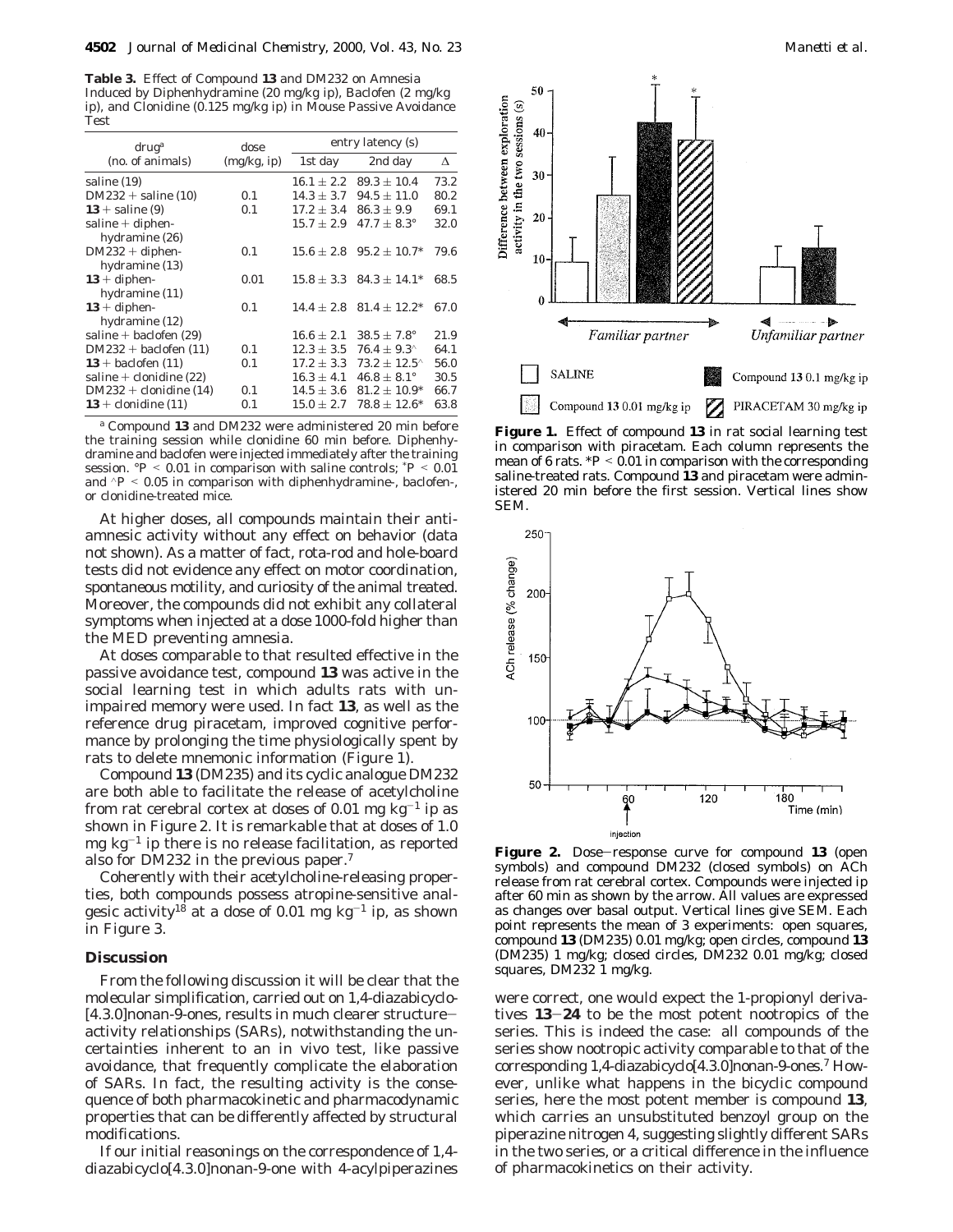

 $-\Delta$  0.01 mg/kg  $-\Delta$  0.1 mg/kg  $-\Delta$  1 mg/kg  $\frac{1}{\sqrt{2}}$  saline  $\frac{1}{\sqrt{2}}$  0.001 mg/kg

**Figure 3.** Dose-response curve of compound **<sup>13</sup>** (DM235, left) and DM232 (right) in the mouse hot-plate test. Compounds were injected ip. Each point represents the mean of at least 10 mice. Vertical lines show SEM. \**<sup>P</sup>* < 0.01; <sup>∧</sup>*<sup>P</sup>* < 0.05 in comparison with saline controls.





Considering homogeneously 4-substituted sets (**9**, **13**, **25** or **12**, **23**, **28**, **29**, **30**) it appears that increasing the length of the 1-acyl group is not useful, and the best nootropics are obtained with the acetyl and propionyl substituents. Moreover, higher acyl groups introduce solubility problems.

The contribution of carbonyl and sulfonyl functions to the nootropic activity was checked by testing 4-benzyl-1-propionylpiperazine (**1**). The compound is some 4 orders of magnitude less potent than the corresponding benzoyl derivative **13** and 2 orders of magnitude less potent than the phenylsulfonyl derivative **19**, thus showing that, unlike what happens in the 1,4-diazabi $cyclo[4.3.0]$ nonan-9-one series,<sup>7</sup> the chemical nature of the substituent on nitrogen 4 is critical. Accordingly, to check the relevance of the chemical nature of the substituent in position 1, compound **31** (1-(4-fluorobenzenesulfonyl)-4-propylpiperazine) was synthesized. This compound is 2 orders of magnitude less potent than its acyl analogue **23**, thus showing that an amidic linkage on nitrogen 1 is critical for activity.

The 3-methyl derivatives **32** and **33** were synthesized to mimic more closely the pyrrolidinone ring of the 1,4 diazabicyclo[4.3.0]nonan-9-one series.7 With respect to

**Chart 2 Chart 3**



their demethyl derivatives **13** and **12,** they show a definitely lower nootropic activity. On the contrary, when the methyl group is in position 2, as in the corresponding compounds **34** and **35**, the activity, although lower with respect to compounds **13** and **12,** is still high. The reasons for this may be suggested by comparison of the compounds shown in Chart 2. DM2327 is the most potent, **12** and **35** are 1 and 2 orders of magnitude weaker, while **33** is definitely less potent. It can be speculated that the active conformation of the acetyl group of **12** is optimized in DM232, which can be regarded as its frozen analogue, $19$  and highly disturbed by the 3-methyl of **33**.

A similar analysis of the bicyclic and methyl analogues of **13** (see Chart 3) does not give such clear-cut results. In this case, the activity of the most potent compound **13** is reduced, although to a different extent, both by cyclization to the diastereomeric DM254 and DM265<sup>7</sup> and by substitution with a methyl group. Apparently, even in this case, the 3-methyl (**32**) disturbs the correct conformation, which on the other hand, is not achieved by the rigid bicyclic analogues. According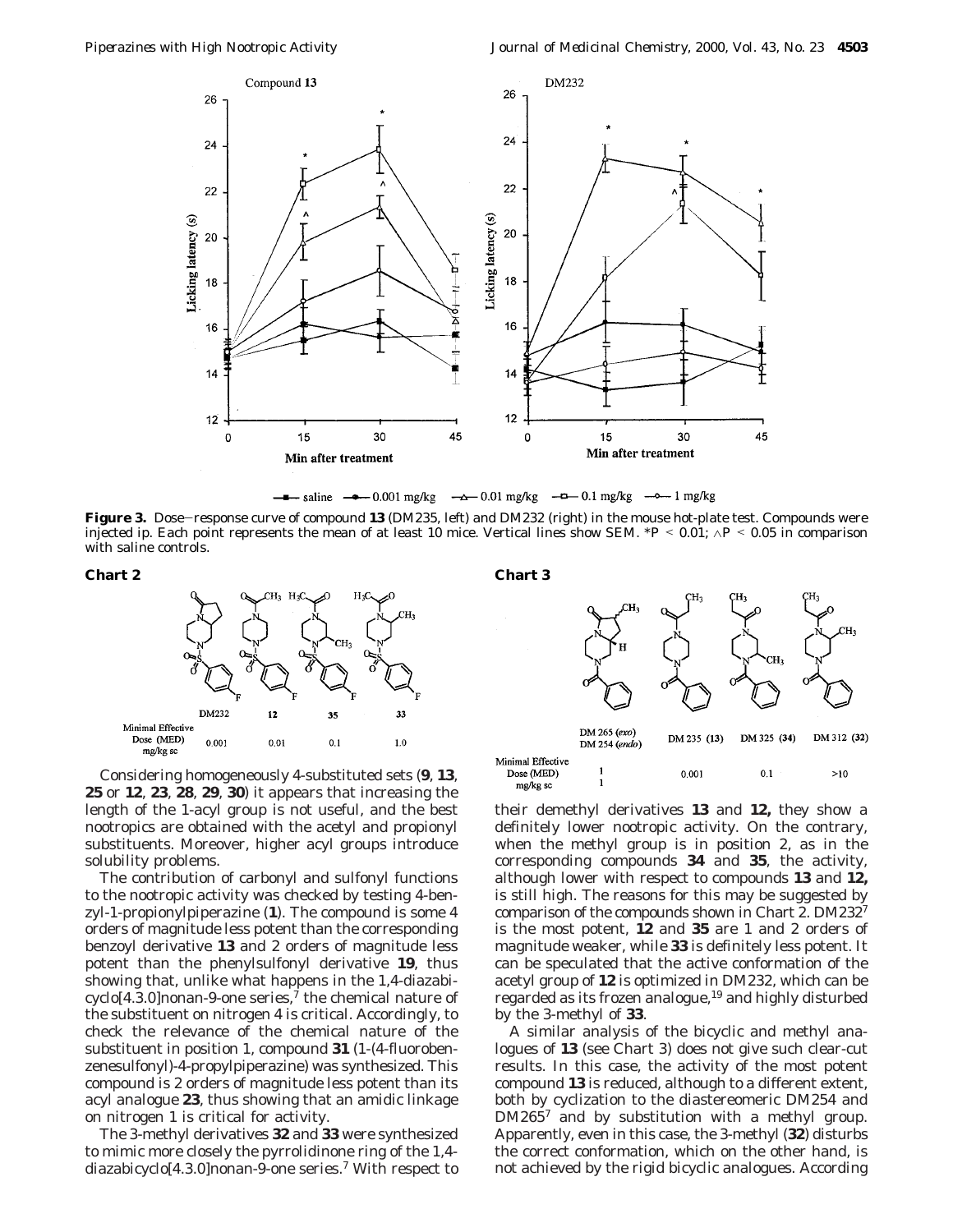to what happens in the other case, the 2-methyl substitution is less disturbing and compound **34** is still very potent.

These results strongly suggest that compounds of both series interact with a specific target. It is well-known that nootropic effects can originate from an enhancement of central cholinergic transmission;<sup>1,20,21</sup> however, our compounds do not show any affinity for cholinergic receptors. Therefore, we examined the possibility of an indirect enhancement of cholinergic central tone through acetylcholine release.22,23 Indeed, compounds **13** and DM232 do increase acetylcholine release in the central nervous system, as shown by microdialysis experiments on rat brain (Figure 2). Most likely, the increased level of acetylcholine in the central nervous system is responsible for the nootropic effect of the drugs as well as for their antinociceptive activity<sup>18</sup> (Figure 3). Therefore, even if the precise molecular mechanism is still unknown, it seems likely that our compounds elicit their nootropic action through an indirect enhancement of the central cholinergic tone.

Work is in progress to collect more information on the in vitro action of the compounds of both series, and it is hoped that this will help clarify the yet elusive<sup>2</sup> mechanism of action of piracetam-like compounds. However, it must be kept in mind that the results of a more complete pharmacological characterization of these compounds could lead to the conclusion that they, despite the chemical structure and the in vivo pharmacological profile so similar to that of piracetam, belong to a different class of drugs. Also, it can be added that these compounds do not interact with somastatin receptors as has been reported for FR 121196<sup>24</sup> (tested on DM232 and **13**).

For now, our results indicate that 4-substituted 1-acylpiperazines represent a new class of fairly simple nootropic drugs with a pharmacological profile very similar to that of piracetam, showing much higher potency with respect to the reference. Among the compounds studied, **13** (DM235) shows outstanding potency, being active at a dose of 0.001 mg  $kg^{-1}$  sc, not only by preventing amnesia induced by pharmacological treatment (passive avoidance) but also by producing a procognitive activity in a social learning task, a paradigm where there is no deficit in the cognitive functions. Compound **13** is also active, on passive avoidance, when given po at a MED of 0.1 mg  $kg^{-1}$ . Moreover, this compound did not show any impairment of motor coordination and spontaneous activity, at doses 1000 fold higher than that active in the passive avoidance test.

Work is in progress to collect more information on the molecular mechanism of action of the compounds and to evaluate the effect of other modifications of their chemical structure.

#### **Experimental Section**

**Chemistry.** All melting points were taken on a Büchi apparatus and are uncorrected. Infrared spectra were recorded with a Perkin-Elmer 681 spectrophotometer in Nujol mull for solids and neat for liquids. Unless otherwise stated, NMR spectra were recorded on a Gemini 200 spectrometer (200 MHz for <sup>1</sup>H, 50.3 MHz for <sup>13</sup>C). Chromatographic separations were performed on a silica gel column by gravity chromatography (silica gel 40, 0.063-0.200 mm; Merck) or flash chromatography (silica gel 40, 0.040-0.063 mm; Merck). Yields are given after purification, unless otherwise stated. Where analyses are indicated by symbols, the analytical results are within  $\pm 0.4\%$ of the theoretical values.

**4-Benzyl-1-propionylpiperazine (1).** Propionyl chloride (0.09 mL, 1 mmol) and  $N(C_2H_5)$ <sub>3</sub> (0.2 mL, 1.5 mmol) were added to commercially available 1-benzylpiperazine (0.17 mL, 1 mmol). After 2 h at room temperature, 50 mL of  $Et<sub>2</sub>O$  were added and the solution washed with  $H_2O$ . Evaporation under reduced pressure of the dried solvent and purification of the residue by flash chromatography (using petroleum ether/  $CH_2Cl_2/Et_2O/absolute~EtOH/NH_4OH~900:360:360:180:9.9$  as the eluting system) gave title compound **1** that was used as such in the following reaction: IR (neat) *ν* 1660 (C=O) cm<sup>-1</sup>; <sup>1</sup>H NMR (CDCl<sub>3</sub>) *δ* 1.13 (t, *J* = 7.4 Hz, 3H, CH<sub>3</sub>), 2.32 (q, *J* = 7.4 Hz, 2H, CH2), 2.40-2.45 (m, 4H, CH2), 3.43-3.48 (m, 2H, CH<sub>2</sub>), 3.53 (s, 2H, CH<sub>2</sub>Ph), 3.61-3.66 (m, 2H, CH<sub>2</sub>), 7.25-7.33 (m, 5H, aromatics).

In the same way, starting from the suitable acyl chloride, **4-benzyl-1-butyrylpiperazine (2), 4-benzyl-1-pentanoylpiperazine (3),** and **4-benzyl-1-hexanoylpiperazine (4)** were prepared and purified by flash chromatography using CHCl3/MeOH 90:10 as eluent. Their IR and 1H NMR spectra are consistent with their structures. These compounds were used as such in the following reaction.

**1-Propionylpiperazine (5).** 4-Benzyl-1-propionylpiperazine (**1**) (0.22 g, 1 mmol) was hydrogenated over Pd/C 10% (0.10 g) in absolute ethanol at 47 psi for 12 h. After filtration, the solvent was removed under vacuum to give **5** (98% yield) as a nearly pure compound that was used as such in the following reaction: IR (neat) *v* 3300-3500 (NH), 1670 (C=O) cm<sup>-1</sup>; <sup>1</sup>H NMR (CDCl<sub>3</sub>)  $\delta$  1.13 (t,  $J = 8$  Hz, 3H, CH<sub>3</sub>), 2.32 (q, cm<sup>-1</sup>; <sup>1</sup>H NMR (CDCl<sub>3</sub>)  $\delta$  1.13 (t,  $J = 8$  Hz, 3H, CH<sub>3</sub>), 2.32 (q,  $J = 8$  Hz, 2H CH<sub>2</sub>) 2.44 (hs, 1H NH) 2.82-2.89 (m, 4H CH<sub>2</sub>) *J* = 8 Hz, 2H, CH<sub>2</sub>), 2.44 (bs, 1H, NH), 2.82–2.89 (m, 4H, CH<sub>2</sub>), 3.42–3.49 (m, 2H, CH<sub>2</sub>), 3.42-3.49 (m, 2H, CH2), 3.59-3.68 (m, 2H, CH2).

In the same way, starting from the suitable 4-benzyl-1-acylpiperazine, **1-butyrylpiperazine (6), 1-pentanoylpiperazine (7),** and **1-hexanoylpiperazine (8)** were prepared**,** whose IR and 1H NMR spectra are consistent with their structures, and were used as such in the following reaction.

**General Procedure for the Synthesis of Benzoyl and Arenesulfonyl Derivatives 9**-**30.** Benzoyl or an arenesulfonyl chloride (1 mmol) and  $N(C_2H_5)_3$  (1.5 mmol) were added to the appropriate amine (commercially available 1-acetylpiperazine,  $5-8$ ) dissolved in few milliliters of  $CH<sub>3</sub>CN$ . After 2 h at room temperature, 50 mL of ether was added and the solution washed with  $H_2O$ . Evaporation under reduced pressure of the dried solvent gave mixtures that were purified by flash chromatography and crystallization from petroleum ether. Yields ranged from 60% to 95%. Chemical and physical characteristics of the compounds obtained are reported in Table 1.

**1-Propylpiperazine.11** 1**-**Bromopropane (0.13 mL, 1 mmol) was added to a solution of commercially available 1-benzylpiperazine (0.17 mL, 1 mmol) in a few milliliters of CH3CN. After refluxing for 3 h, the mixture was alkalinized with NaHCO<sub>3</sub>, extracted with CHCl<sub>3</sub> and dried. Removal of the solvent gave a mixture that was purified by column chromatography using CHCl3/absolute EtOH/petroleum ether/NH4OH  $340:65:60:8$  as eluent. Yield  $= 80\%$ . The compound obtained (**1-benzyl-4-propylpiperazine)** was used as such in the following reaction: <sup>1</sup>H NMR (CDCl<sub>3</sub>)  $\delta$  0.94 (t, *J* = 7.2 Hz, 3H, CH<sub>3</sub>), 1.68-1.80 (m, 2H, CH<sub>2</sub>), 2.55-2.70 (m, 2H, CH<sub>2</sub>N), 2.77-2.87 (m, 8H, CHN), 3.58 (s, 2H, CH2Ph), 7.24-7.31 (m, 5H, aromatics).

1-Benzyl-4-propylpiperazine (0.22 g, 1 mmol) was hydrogenated over Pd/C  $10\%$  (0.10 g) in absolute ethanol at 75 psi for 12 h. After filtration, the solvent was removed under vacuum to give title compound (83% yield) as a nearly pure compound that was used as such in the following reaction: 1H NMR  $(CDCl_3)$   $\delta$  0.91 (t,  $J = 7.3$  Hz, 3H, CH<sub>3</sub>), 1.47-1.59 (m, 2H, CH<sub>2</sub>), 2.44 (t,  $J = 7.2$  Hz, 2H, CH<sub>2</sub>), 2.65 (bs, 1H, NH), 2.78-2.83 (m, 4H, CH2), 3.23-3.28 (m, 4H, CH2).

**1-(4-Fluorobenzenesulfonyl)-4-propylpiperazine (31).** Following the general procedure described above and starting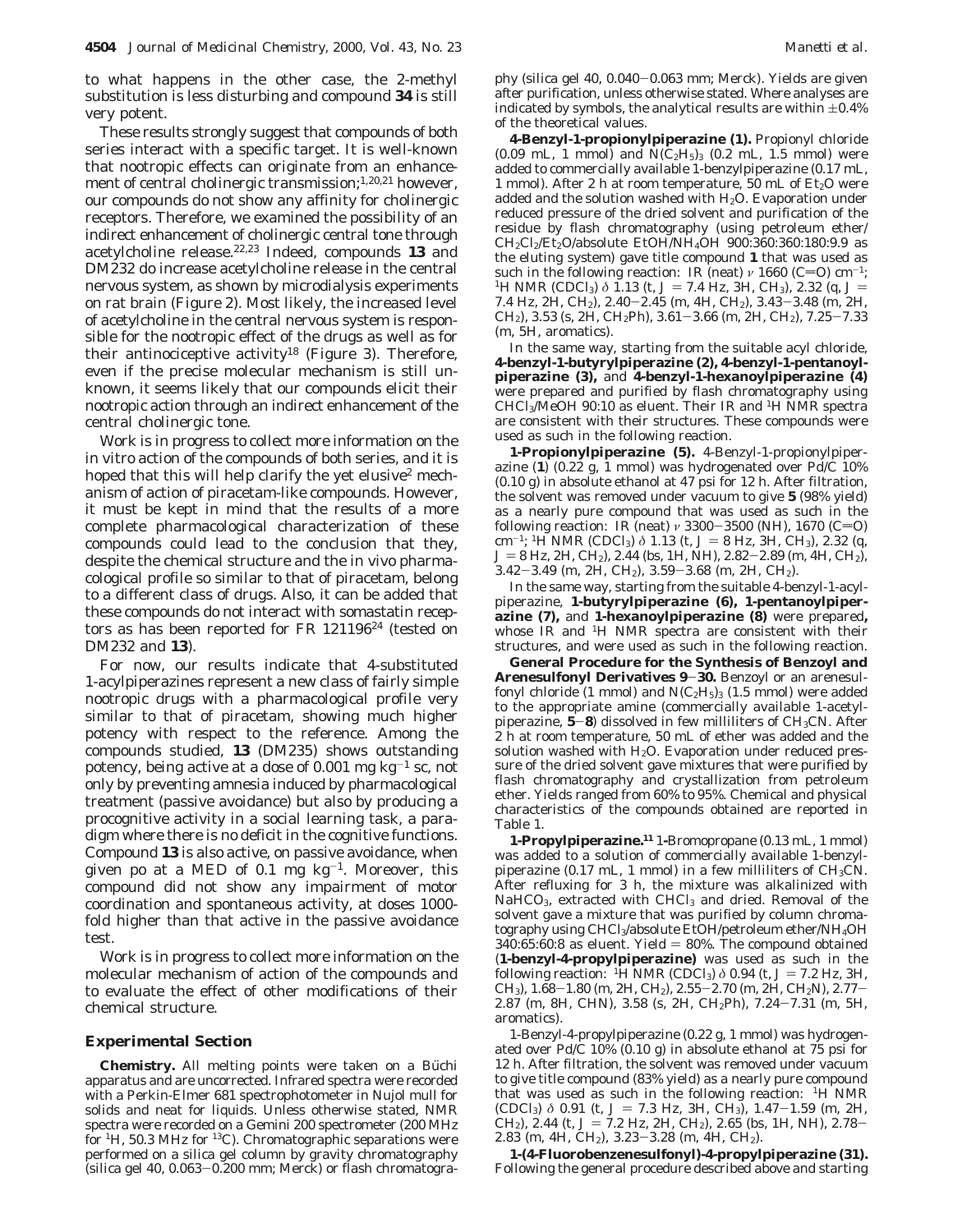from 1-propylpiperazine and 4-fluorobenzenesulfonyl chloride, title compound was obtained in 85% yield after column chromatography purification (eluting solvent: petroleum ether/ CHCl3/Et2O/absolute EtOH/NH4OH, 450:180:180:45:2.5): mp <sup>50</sup>-51 °C from petroleum ether; IR (neat) *<sup>ν</sup>* 1600 (aromatic CH), 1350 and 1160 (SO<sub>2</sub>) cm<sup>-1</sup>; <sup>1</sup>H NMR (CDCl<sub>3</sub>)  $\delta$  0.86 (t, *J*  $= 7.2$  Hz, 3H, CH<sub>3</sub>), 1.38-1.50 (m, 2H, CH<sub>2</sub>), 2.30 (t,  $J = 7.4$ Hz, 2H, CH2), 2.50-2.55 (m, 4H, CH2), 3.02-3.12 (m, 4H, CH2), 7.17-7.28 (m,  $J_{\text{H-F}} = 8.6$  Hz, 2H, aromatics), 7.74-7.81 (m,  $J_{\text{H-F}} = 5.0$  Hz, 2H, aromatics)<sup>, 13</sup>C, NMR (CDCl<sub>2</sub>)  $\delta$  13.76 (g) *J*<sub>H-F</sub> = 5.0 Hz, 2H, aromatics); <sup>13</sup>C NMR (CDCl<sub>3</sub>)  $\delta$  13.76 (q), 21.82 (t) 47.99 (t) 54.07 (t) 62.02 (t) 118.26 (d)  $L_{\text{c}} = 22.0$ 21.82 (t), 47.99 (t), 54.07 (t), 62.02 (t), 118.26 (d,  $J_{\text{C-F}} = 22.0$ Hz), 132.50 (d,  $J_{C-F} = 9.0$  Hz), 133.34 (d,  $J_{C-F} = 3.2$  Hz), 167.21 (d,  $J_{C-F} = 255.1$  Hz). Anal. (C<sub>13</sub>H<sub>19</sub>FN<sub>2</sub>O<sub>2</sub>S) C, H, N.

**1-Benzoyl-3-methylpiperazine (36).** A solution of 1 g (0.01 mol) of commercially available 2-methylpiperazine and 3.78 g (0.045 mol) of NaHCO<sub>3</sub> in 13 mL of  $H<sub>2</sub>O$  was diluted with 8 mL of acetone and cooled in an ice bath. Then a solution of benzoyl chloride (0.011 mol) in 4 mL of acetone was added dropwise and the mixture was allowed to warm to room temperature and stirred for further 1.5 h. The mixture was concentrated under vacuum and extracted with CH<sub>2</sub>Cl<sub>2</sub>. The product was purified by flash chromatography with  $CH_2Cl_2/$ MeOH 95:5 as eluent to give 59% yield of the desired product as a thick oil that was used as such in the following reaction: IR (neat) *ν* 3200-3500 (NH), 1630 (C=O) cm<sup>-1</sup>; <sup>1</sup>H NMR  $(CDCl_3$ )  $\delta$  1.05 (d,  $J = 6.0$  Hz, 3H, 3-CH<sub>3</sub>), 1.74 (bs, 1H, NH), 2.51-3.06 (m, 6H, CH2), 3.52-3.63 (m, 1H, CH), 7.33-7.42 (m, 5H, aromatics).

In the same way, using 4-fluorobenzenesulfonyl chloride**, 1-(4-fluorobenzenesulfonyl)-3-methylpiperazine (37)** was obtained in 64% yield as a thick oil that was used as such in the following reaction: IR (neat) *ν* 3200–3500 (NH), 1350<br>(SO<sub>2</sub>) 1170 (SO<sub>2</sub>) cm<sup>-1, 1</sup>H NMR (CDCl<sub>2</sub>) δ 1.04 (d = 1 = 6.2 (SO<sub>2</sub>), 1170 (SO<sub>2</sub>) cm <sup>-1</sup>; <sup>1</sup>H NMR (CDCl<sub>3</sub>)  $\delta$  1.04 (d,  $J = 6.2$ )<br>Hz 3H 3-CH<sub>2</sub>) 1.56 (bs 1H NH) 1.91 (t  $J = 10.0$  Hz 1H Hz, 3H, 3-CH<sub>3</sub>), 1.56 (bs, 1H, NH), 1.91 (t,  $J = 10.0$  Hz, 1H, CH), 2.25-2.36 (m, 1H, CH), 2.88-3.06 (m, 3H, CH), 3.59- 3.65 (m, 2H, CH),  $7.18-7.28$  (m,  $J_{\text{H-F}} = 10.9$  Hz, 2H, aromatics), 7.74-7.81 (m,  $J_{H-F} = 5.1$  Hz, 2H, aromatics).

**1-Benzoyl-3-methyl-4-propionylpiperazine (32). Method A:** 0.2 g (1 mmol) of 1-benzoyl-3-methylpiperazine (**36**) and 0.4 mL of  $NEt_3$  (3 mmol) in  $CH_3CN$ , cooled in an ice bath, were added of 0.95 mL (1.1 mmol) of propionyl chloride. After 1 h at 0 °C the mixture was washed with  $H_2O$  and extracted with  $Et<sub>2</sub>O$ . The product was purified by flash chromatography with  $CH_2Cl_2/MeOH$  95:5 as eluent (yield 70%): low-melting solid; (M<sup>+</sup>) 260; IR (neat)  $ν$  1630 (CON) cm<sup>-1</sup>; <sup>1</sup>H NMR (CDCl<sub>3</sub>)  $δ$ 1.00-1.18 (m, 6H, *CH*3CH2 and 3-CH3), 2.15-2.29 (m, 2H, CH3*CH*2), 2.75-3.72 (m, 5H, CH), 4.26-4.67 (m, 2H, CH3*CH* and CH),  $7.27 - 7.36$  (m, 5H, aromatics); <sup>13</sup>C NMR (CDCl<sub>3</sub>)  $\delta$ 9.79 (q), 18.75 (q), 26.78 (t), 27.09 (t), 44.95 (t), 49.03 (d), 58.31 (t), 127.29 (d), 127.80 (d), 128.69 (d), 128.93 (d), 130.28 (d), 135.50 (s), 171.56 (s), 172.72 (s). Anal.  $(C_{15}H_{20}N_2O_2)$  C, H, N.

**Method B:** To a solution of 0.150 g (0.96 mmol) of 2-methyl-1-propionylpiperazine (**45**) in CH3CN (10 mL) were added 0.27 mL (1.92 mmol) of NEt3 and 0.12 mL (0.96 mmol) of benzoyl chloride. After 3 h at room temperature, the mixture was washed with water, extracted with chloroform and purified by chromatography (Et2O/petroleum ether/absolute EtOH/ CHCl3/NH4OH 180/450/45/180/2.5) to give 0.21 g (70% yield) of the desired product.

**4-Acetyl-1-(4-fluorobenzenesulfonyl)-3-methylpiperazine (33).** Starting from **37** and acetyl chloride, the title compound was obtained following the procedure described for **<sup>32</sup>** (method A): yield 86%; mp 98-100 °C from petroleum ether; IR *ν* 1650 (CON), 1350,1160 (SO<sub>2</sub>); <sup>1</sup>H NMR (mixture of conformers) (CDCl<sub>3</sub>)  $\delta$  1.28 (d) and 1.39 (d) ( $J = 6.0$  Hz, 3H, 3-CH3), 2.03 (s, 3H, CH3CO), 2.22-2.40 (m, 2H, CH), 2.93- 3.05 (m) and 4.83-4.93 (m) (1H, CH), 3.57-3.76 (m, 3H, CH), 3.98-4.12 (m) and 4.43-4.55 (m) (1H, CH), 7.18-7.27 (m,  $J_{H-F}$  $= 8.4$  Hz, 2H, aromatics), 7.70-7.78 (m,  $J_{\text{H-F}} = 5.1$  Hz, 2H, aromatics); <sup>13</sup>C NMR (CDCl<sub>3</sub>) 15.41 (q), 16.49 (q), 21.60 (q), 22.06 (q), 35.84 (t), 41.22 (t), 43.87 (t), 46.42 (t), 49.43 (d), 50.78 (d), 116.68 (d,  $J_{\text{C-F}} = 21.9 \text{ Hz}$ ), 130.68 (d,  $J_{\text{C-F}} = 9.1 \text{ Hz}$ ), 131.89 (d,  $J_{\text{C-F}} = 2.7 \text{ Hz}$ ), 165.69 (d,  $J_{\text{C-F}} = 255.5 \text{ Hz}$ ), 169.10 (s). Anal.  $(C_{13}H_{17}FN_2O_3S)$  C, H, N.

**1-Acetyl-3-methylpiperazine (39).** Acetic anhydride (1.02 g, 10 mmol) in 4 mL of CH2Cl2 was added to a solution of 2-methylpiperazine (1 g, 10 mmol) in 8 mL of  $CH_2Cl_2$ , heated at 50 °C. The mixture was allowed to cool at room temperature, then the solvent was evaporated, the residue treated with 2 N HCl and extracted with CHCl3. The aqueous layer was then made alkaline with 10% NaOH and extracted with CHCl<sub>3</sub>. Evaporation of the dried solvent gave an oil that was used as such in the following reaction: IR (neat) *<sup>ν</sup>* <sup>3300</sup>-3500 (NH), 1640 (C=O) cm <sup>-1</sup>; <sup>1</sup>H NMR (CDCl<sub>3</sub>)  $\delta$  1.07 (d, J = 5 Hz, 3H, 3-CH3) 1.76 (bs, 1H, NH), 2.10 (s, 3H, CH3CO), 2.57-2.87 (m, 3H, *CH*CH3, CHN), 2.98-3.22 (m, 2H, CHN), 3.56-3.67 (m, 1H, CHN), 4.42-4.53 (m, 1H, CHN).

In the same way, starting from propionic anhydride, **3-methyl-1-propionylpiperazine (38)** was obtained.25

**1-Benzoyl-2-methyl-4-propionylpiperazine (34). Method A:** Starting from **38** and following the general procedure described above, the title compound was obtained in 67% yield as a low-melting solid, purified by silica gel chromatography using CHCl<sub>3</sub>/MeOH 95:5 as eluent: IR (neat) *ν* 1650 (C=O) cm  $^{-1}$ ; <sup>1</sup>H NMR (mixture of conformers) (CDCl<sub>3</sub>)  $\delta$  1.16 (t) and 1.17 (t)  $(J = 7.4$  Hz, 3H,  $CH_3CH_2$ ), 1.28 (d,  $J = 6.6$  Hz, 3H, 2-CH3), 2.28-2.42 (m, 2H, CH3*CH*2), 2.61-2.87 (m, 1H, CH), 3.14-3.36 (m, 2H, CH), 3.61-3.84 (m, 2H, CH), 4.37-4.61 (m, 2H, CH3*CH* + CH), 7.26-7.45 (m, 5H, aromatics); 13C NMR (CDCl3) *δ* 9.79 (q), 9.90 (q), 15.85 (q), 16.11 (q), 26.56 (t), 26.83 (t), 42.13 (t), 45.79 (t), 46.10 (t), 49.99 (d), 126.89 (d), 126.98 (d), 129.00 (d), 130.19 (d), 130.30 (d), 136.01 (s), 171.05 (s), 173.47 (s). Anal. (C15H20N2O2) C, H, N.

**Method B:** Starting from 1-benzoyl-2-methylpiperazine (**42**) and following the method described for **32**, title compound was obtained as a mixture that was purified by chromatography with  $Et_2O/petroleum ether/absolute EtOH/CHCl<sub>3</sub>/NH<sub>4</sub>OH 180:$ 450:45:180:2.5 as eluent (92% yield).

**4-Acetyl-1-(4-fluorobenzenesulfonyl)-2-methylpiperazine (35). Method A:** Following the general procedure described above and starting from **39**, title compound was obtained in 50% yield after purification by silica gel chromatography with  $CHCl<sub>3</sub>/MeOH$  95/5 as eluent: mp 86-88 °C from petroleum ether; IR (neat) *ν* 1650 (C=O), 1350 (SO<sub>2</sub>), 1150  $(SO<sub>2</sub>)$  cm <sup>-1</sup>; <sup>1</sup>H NMR (mixture of conformers) (CDCl<sub>3</sub>)  $\delta$  0.97 (d) and 1.05 (d)  $(J = 6.6 \text{ Hz}, 3H, 2\text{-}CH_3)$ , 2.04 (s) and 2.09 (s)  $(3H, CH<sub>3</sub>CO), 2.64$  (td,  $J = 13.0$  and  $J = 6.2$  Hz) and 2.82 (dd,  $J = 6.4$  Hz) (1H, CH),  $3.00 - 3.46$  (m, 2H, CH),  $3.47 - 3.74$  (m, 2H, CH), 4.12-4.23 (m, 1H, CH3*CH*), 4.26-4.37 (m) and 4.51- 4.61 (m) (1H, CH), 7.16-7.28 (m,  $J_{H-F} = 8.9$  Hz, 2H, aromatics), 7.78-7.88 (m,  $J_{\text{H-F}} = 4.8$  Hz, 2H, aromatics); <sup>13</sup>C NMR (CDCl3) *δ*14.50 (q), 14.72 (q), 21.44 (q), 21.57 (q), 40.14 (t), 40.52 (t), 46.22 (t), 49.30 (d), 49.70 (d), 51.45 (t), 116.88 (d,  $J_{\text{C-F}} = 21.9 \text{ Hz}$ ), 130.00 (d,  $J_{\text{C-F}} = 10.6 \text{ Hz}$ ), 136.56 (d,  $J_{\text{C-F}} =$ 3.6 Hz), 165.31 (d,  $J_{\text{C-F}} = 254.6$  Hz), 169.88 (s). Anal. (C<sub>13</sub>H<sub>17</sub>- $FN<sub>2</sub>O<sub>3</sub>S)$  C, H, N.

**Method B:** A solution of 0.21 g (0.81 mmol) of 1-(4-fluorobenzenesulfonyl)-2-methylpiperazine (43) in CHCl<sub>3</sub> (15 mL) was heated at 50 °C and added with 0.08 g (0.81 mmol) acetic anhydride in  $CHCl<sub>3</sub>$  (5 mL). At the end of the addition the mixture was cooled, made alkaline by  $NAHCO<sub>3</sub>$  (solution in water) and extracted. After drying over sodium sulfate, the solvent was evaporated and purified by chromatography with Et2O/petroleum ether/absolute EtOH/CHCl3/NH4OH 180/450/ 45/180/2.5 as eluent (53% yield). Compound **35** and its isomer **33** show different  $R_f$  using NH<sub>4</sub>OH/Et<sub>2</sub>O/petroleum ether/ absolute EtOH/CH<sub>2</sub>Cl<sub>2</sub> 9.9/360/900/180/360 as eluent ( $R_f$  = 0.53 for **33** and 0.44 for **35**).

**4-Benzyl-1-(4-fluorobenzenesulfonyl)-2-methylpiperazine (41).** To a solution of 0.3 g (1.58 mmol) of 1-benzyl-3 methylpiperazine, obtained as reported in the literature<sup>13</sup> and 0.32 g  $(3.16 \text{ mmol})$  of triethylamine in 10 mL of CH<sub>3</sub>CN was added 0.31 g (1.58 mmol) of 4-fluorobenzenesulfonyl chloride at 0 °C and the mixture was allowed to warm to room temperature. Then water was added and the mixture was extracted with  $Et_2O$  obtaining, in 63% yield, the desired product that was used as such in the following reaction: <sup>1</sup>H NMR (CDCl<sub>3</sub>)  $\delta$  1.17 (d,  $J = 7.8$  Hz, 3H, 2-CH<sub>3</sub>), 1.97-2.20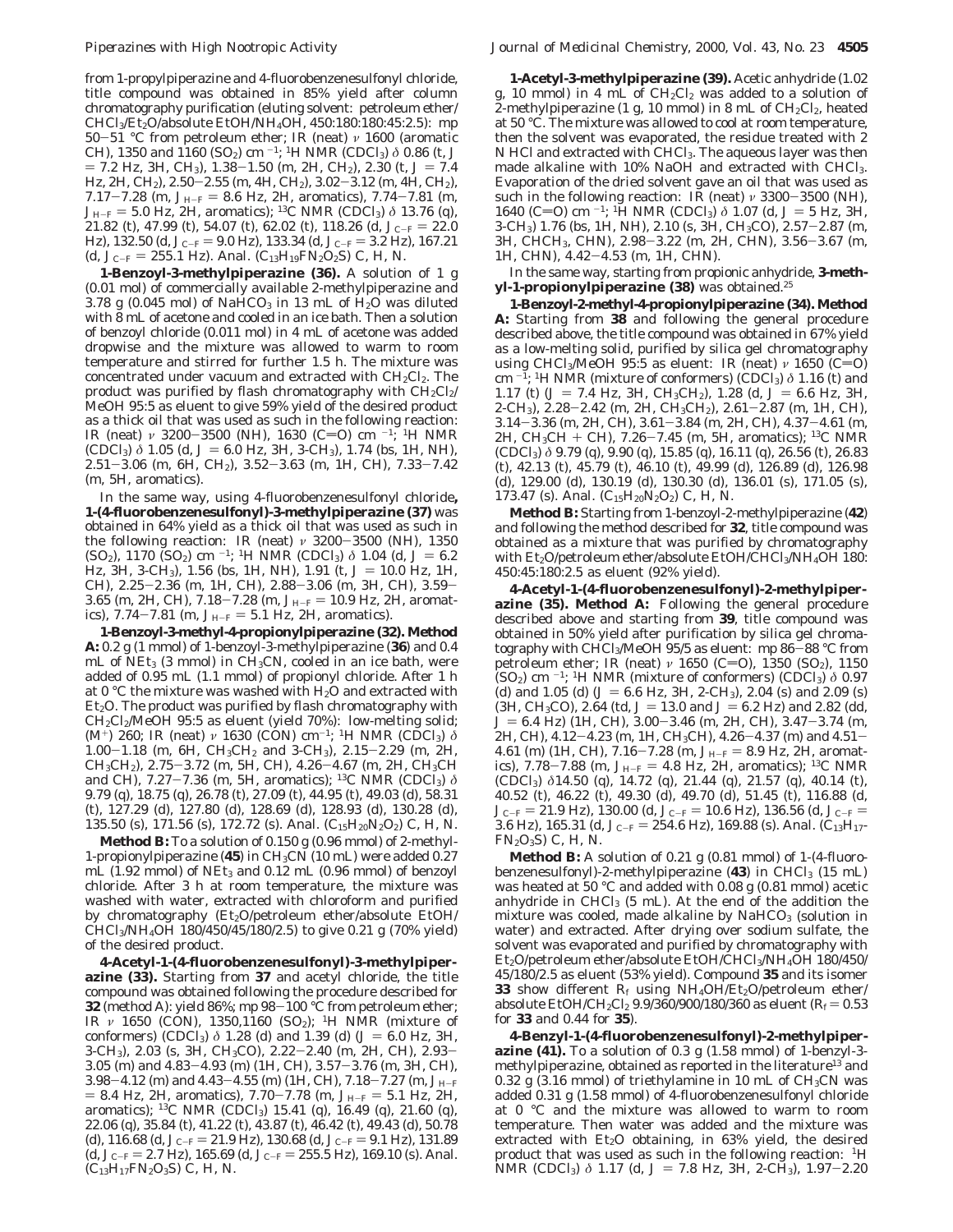(m, 2H, CH), 2.49-2.58 (m, 1H, CH), 2.67-2.78 (m, 1H, CH), 3.07-3.65 (m, 2H, CH), 3.36 (d,  $J = 14.0$  Hz, 1H, CH<sub>2</sub>Ph), 3.47 (d,  $J = 14.0$  Hz, 1H, CH<sub>2</sub>Ph), 4.01-4.11 (m, 1H, CH<sub>3</sub>CH), 7.13-7.20 (m,  $J_{H-F} = 10.0$  Hz, 2H, aromatics), 7.21-7.36 (m, 5H, aromatics), 7.79-7.86 (m,  $J_{H-F} = 5.0$  Hz, 2H, aromatics).

Using the same procedure and starting from 1-benzyl-3 methylpiperazine and benzoyl chloride, **1-benzoyl-4-benzyl-2-methylpiperazine (40)** was obtained as a mixture that was purified by flash chromatography with  $NH<sub>4</sub>OH/Et<sub>2</sub>O/petro$ leum ether/absolute EtOH/CH<sub>2</sub>Cl<sub>2</sub> 9.9:360:900:180:360 as eluent (84% yield): <sup>1</sup>H NMR (CDCl<sub>3</sub>)  $\delta$  1.36 (d, *J* = 6.9 Hz, 3H, 2-CH3), 2.09-2.23 (m, 2H, CH), 2.63-2.93 (m, 2H, CH), 3.29- 3.39 (m, 3H, CH), 3.41 (d,  $J = 12.4$  Hz, 1H, CH<sub>2</sub>Ph), 3.53 (d,  $J = 12.4$  Hz, 1H, CH<sub>2</sub>Ph), 7.24-7.43 (m, 10H, aromatics).

**1-(4-Fluorobenzenesulfonyl)-2-methylpiperazine (43).** To a solution of 0.4 g (1.1 mmol) 4-benzyl-1-(4-fluorobenzenesulfonyl)-2-methylpiperazine **(41)** in 15 mL of anhydrous methanol were added 0.36 g (5.7 mmol) of ammonium formate and 0.10 g of Pd/C 10% and the mixture refluxed for 2 h. Then the carbon was filtered off, the solvent evaporated and the residue made alkaline with NaHCO<sub>3</sub> and extracted with chloroform. The organic layer was dried over sodium sulfate; the solvent was evaporated to give, in 74% yield, the desired product that was used as such in the following reaction: 1H NMR (CDCl<sub>3</sub>) *δ* 1.15 (d, *J* = 7.0 Hz, 3H, 2-CH<sub>3</sub>), 1.72 (bs, 1H, NH), 2.62-2.76 (m, 2H, CH), 2.85-2.97 (m, 2H, CH), 3.13 (td, *<sup>J</sup>* ) 11.8 and 3.3 Hz, 1H, CH), 3.51-3.59 (m, 1H, CH), 3.98- 4.04 (m, 1H, CH<sub>3</sub>CH), 7.14-7.27 (m,  $J_{H-F}$  = 8.8 Hz, 2H, aromatics), 7.80-7.87 (m,  $J_{H-F} = 5.1$  Hz, 2H, aromatics).

**S**tarting from 1-benzoyl-4-benzyl-2-methylpiperazine **(40)**, the same procedure was used to obtain **1-benzoyl-2-methylpiperazine (42)**, in 45% yield: 1H NMR (CDCl3) *δ* 1.36 (d,  $J = 6.9$  Hz, 3H, 2-CH<sub>3</sub>), 2.47 (bs, 1H, NH), 2.74-3.05 (m, 6H, CH), 3.13-3.26 (m, 1H, CH), 7.27-7.43 (m, 5H, aromatics).

**4-Benzyl-2-methyl-1-propionylpiperazine (44).** Using the same procedure used to obtain **38** (method B) and starting from 1-benzyl-3-methylpiperazine and propionic anhydride, the title compound was obtained in 95% yield and used as such in the following reaction: 1H NMR (mixture of conformers)  $(CDCI_3)$   $\delta$  1.15 (t) and 1.16 (t) ( $J = 7.8$  Hz, 3H,  $CH_3CH_2$ ), 1.21  $(d, J = 6.6$  Hz, 3H, 2-CH<sub>3</sub>), 2.01-2.18 (m, 1H, CH), 2.26-2.41 (m, 2H, CH3*CH*2), 2.42-2.53 (m, 1H, CH), 2.66-2.93 (m, 2H, CH), 3.48 (d,  $J = 12.4$  Hz, 1H, CH<sub>2</sub>Ph), 3.53 (d,  $J = 12.4$  Hz, 1H, CH2Ph), 3.50-3.63 (m, 1H, CH), 3.93-4.03 (m, 2H, CH3*CH*+CH), 7.25-7.36 (m, 5H, aromatics).

**2-Methyl-1-propionylpiperazine (45).** Following the same procedure used to obtain **5** and starting from **44**, the desired product was obtained in 38% yield and used as such in the following reaction: IR *<sup>ν</sup>* <sup>3200</sup>-3600 (NH), 1640 (CON); 1H NMR (mixture of conformers) (CDCl<sub>3</sub>)  $\delta$  1.15 (t,  $J = 7.4$  Hz, 3H, *CH*<sub>3</sub>CH<sub>2</sub>), 1.27 (d, *J* = 6.8 Hz, 3H, 2-CH<sub>3</sub>), 1.80 (bs, 1H, NH), 2.23-2.38 (m, 2H, CH3*CH*2), 2.60-3.06 (m, 4H, CH), 3.15-3.38 (m) and 3.86-4.06 (m) (1H, CH), 3.46-3.76 (m, 1H, CH), 4.26-4.55 (m, 1H, CH3*CH*).

**Pharmacology. Antiamnesic test (passive avoidance test):** The test was performed according to the step-through method described by Jarvik and Kopp.14 The apparatus consists of a two-compartment acrylic box with a lighted compartment connected to a darkened one by a guillotine door. In the original method, mice received a punishing electrical shock as soon as they entered the dark compartment, while in our modified method, after entry into the dark compartment, mice receive a nonpainful punishment consisting of a fall (from 40 cm) into a cold water bath  $(10 \text{ °C})$ . For this purpose the dark chamber was constructed with a pitfall floor. The latency times for entering the dark compartment were measured in the training test (first day) and after 24 h in the retention test (second day). Mice that did not enter after 60 s latency were excluded from the experiment. For memory disruption, mice were ip injected with the amnesic drugs (scopolamine, diphenhydramine, baclofen and clonidine). All investigated drugs were injected 20 min before the training session, while amnesic drugs were injected immediately after termination of the training session. The maximum entry

latency allowed in the retention session was 120 s. The memory degree of received punishment (fall into cold water) was expressed as the increase in seconds between training and retention latencies.

**Social learning test:** The social learning test was performed according to Mondadori et al.<sup>15</sup> Male Wistar rats (350-450 g) were used throughout the experiments and juvenile males  $(90-110)$  g) were used as social stimuli. All the adult animals were housed individually and placed in the testing room at least 24 h before the experiment. On the day preceding the experiment, adult rats were handled to become familiar with the operator. Juvenile rats were housed 4/cage and brought into the testing room the same day of the experiment. Each mature rat was tested in its home cage. The first day of the experiment, a juvenile rat was introduced into the adult male's cage and the time spent in social-investigatory behavior by the adult male within a 5-min fixed interval was recorded. Social investigatory behavior was defined as being proximally oriented to the juvenile or in direct contact while sniffing, following, nosing, grooming or generally inspecting any body surface of the juvenile. After 24 h, either the same juvenile or an unfamiliar one was placed again into the mature male's cage and social investigatory behavior was recorded in a 5-min interval. Piracetam and **13** were ip injected 20 min before the first session of the experiment.

**Acetylcholine release:** Microdialysis was performed in rat parietal cortex as described by Giovannini et al.<sup>16</sup> The coordinates used for the implantation of the horizontal microdialysis tubing (AN 69 membrane, molecular weight cut off < 15 kDa; Dasco, Italy) were AP 0.5 mm and H 2.3 mm from the bregma.26 One day after surgery the microdialyzing tubing was perfused at a constant flow rate  $(2 \mu L \text{ min}^{-1})$  with Ringer's solution (NaCl 147, KCl 4.0, CaCl<sub>2</sub> 1.2 mM) containing 7  $\mu$ M physostigmine sulfate. After a 1-h settling period, the perfusate was collected at 15-min intervals in test tubes containing 5  $\mu$ L of 0.5 mM HCl to prevent ACh hydrolysis. The samples were then assayed for ACh content either immediately or after freezing. Ach was detected and quantified by HPLC with an electrochemical detector as described by Damsma et al.<sup>27</sup> ACh release was expressed as percent change over the mean of the first three basal samples as controls.

**Analgesic activity:** Antinociceptive activity was evaluated on the mouse hot-plate test according to O'Callaghan.17 The plate temperature was fixed at  $52.5 \pm 0.1$  °C. An arbitrary cutoff time of 45 s was adopted. The number of mice treated in each test varied from 8 to 20. The level of analgesia reached was evaluated comparing the analgesic effect of the maximal effect dose of each compound to that of morphine, taken as the reference compound, and injected at 8 mg/kg sc, a dose that does not alter animal behavior.

**Acknowledgment.** This research was supported by funds from the Italian Ministry of University and Scientific Research (MURST). The authors thank Dr. K. Thermos (University of Crete) for the study on somastatin receptors and Dr. Katia Varani (University of Ferrara) for performing binding experiments on cholinergic receptors.

**Supporting Information Available:** Table 4 with NMR spectra of compounds **<sup>9</sup>**-**30**. This material is available free of charge via the Internet at http://pubs.acs.org.

#### **References**

- (1) Gouliaev, A. H.; Senning, A. Piracetam and other structurally related nootropics. *Brain Res. Rev.* **<sup>1994</sup>**, *<sup>19</sup>*, 180-222.
- (2) Mondadori, C. In search of the mechanism of action of the nootropics: new insights and potential clinical implications. *Life Sci.* **<sup>1994</sup>**, *<sup>55</sup>*, 2171-2178.
- (3) Muller, W. E.; Eckert, G. P.; Eckert, A. Piracetam: novelty in a unique mode of action. *Pharmacopsychiatry* **<sup>1999</sup>**, *<sup>32</sup>*, 2-9.
- (4) Coper, H.; Herrmann, W. M. Psychostimulants, analeptics, nootropics: an attempt to differentiate and assess drugs designed for the treatment of impaired brain functions. *Pharmacopsychiatry* **<sup>1988</sup>**, *<sup>21</sup>*, 211-217.